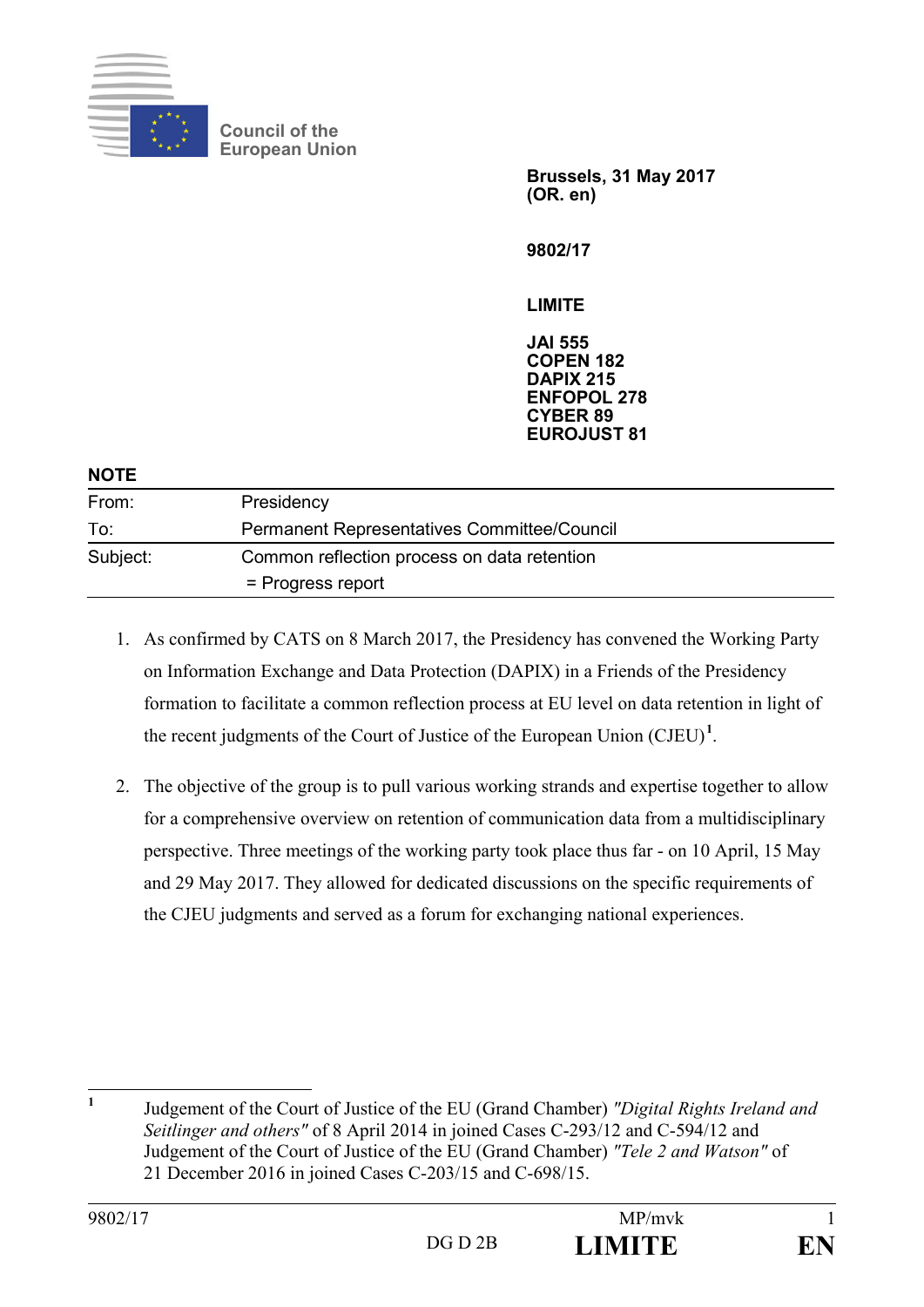- 3. With a view to structuring the work of the group, delegations identified specific issues to be discussed in order to gradually build a comprehensive overview of the challenges and possible solutions for data retention schemes<sup>2</sup>. In this respect, the Presidency invited a first exchange of views on the following two sets of issues: (a) the requirements of the CJEU regarding the concept of targeted data retention for the purposes of prevention and prosecution of crime and (b) the access criteria for competent authorities as defined by the Court. Discussions took place on the basis of a number of detailed questions regarding those two main sets of issues. Work on that basis will continue.
- 4. The practical needs of competent authorities to access data for the purposes of effective prevention and prosecution of crime were also extensively discussed, including in light of national experiences and the operational practice of Europol. In this context, a common understanding appears to be emerging that basic subscriber information, e.g. IP address attributed to an user would not fall within the scope of the Tele 2 Judgment.
- 5. Furthermore, the Presidency invited delegations to provide examples of cases where the retention of the electronic data proved indispensable for the prevention and prosecution of crime. A number of Member States and Europol contributed to this compilation or are preparing their contributions. The compilation constitutes important reference material demonstrating the operational significance of data retention for the purposes of preventing and fighting crime and ensuring public security.
- 6. The group is also following closely the status of Member States' national legislation on data retention and any relevant court cases within this context. The document outlining the current state of play will be regularly updated.

**2**

doc. 7597/17